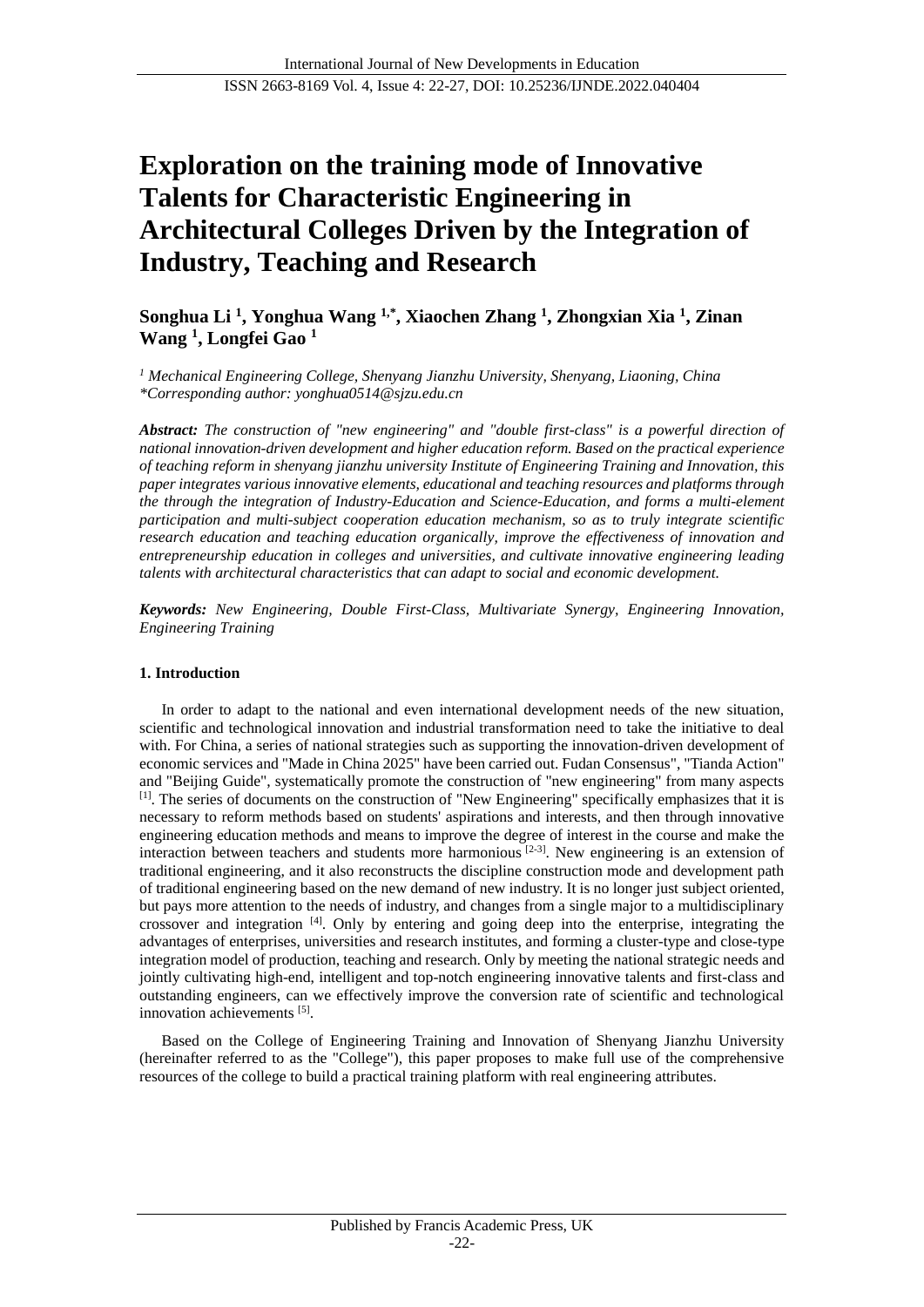# **2. The Problems of Engineering Training Teaching in Colleges Driven by the Integration of Industry-Education and Science-Education**

## *2.1. Teaching Content Is Far from the Frontier of Science and Technology, and the Update Is Not Timely*

From the perspective of social demand, from the manufacturing in China to the creation in China, the society needs a large number of engineering innovative talents. The talents supplied by colleges pay more attention to the cultivation of theoretical talents in teaching materials, while the cultivation of engineering innovative talents is insufficient. In addition, teachers' participation in enterprise training is less, and their own scientific research progress is slow. Therefore, in some engineering practice teaching links, without introducing new knowledge and technologies into the teaching content, there will be some phenomena that the teaching content is outdated, teachers' teaching innovation is insufficient, and students' learning motivation is not high.

#### *2.2. The Subject of Education Is Relatively Single, and the Awareness and Ability of Integrating Resources Are Not Strong*

Although the college has built a teaching team for the course system and content, and established the teaching and research department for unified management, there is a lack of communication among the teaching teams, and the cohesion and continuity between courses are not enough, presenting a state of fragmentation. In the professional practical training courses, the cooperation with enterprises is not deep enough, and teachers' scientific research support is not enough, and they cannot integrate professional knowledge comprehensively, leading to the one-sided professional ability of students [6].

# *2.3. Poor Integration of Scientific Research and Teaching, Lack of Scientific Research Guidance, and Less Innovative Practice Results*

Because the importance of scientific research to teachers' teaching and the cultivation of students' innovative ability is neglected, students lack research ability in science and technology. Although there are many students participating in scientific and technological innovation competitions such as "Internet+", "TRIZ Cup", and innovation and entrepreneurship projects for college students, they are not enthusiastic enough to participate and lack scientific research spirit, resulting in halfway and poor results. Although the college has put forward different teaching objectives for students of different majors, the practical content is basically the same, and there is a lack of differentiation.

Under the background of digital technology and Made in China 2025, the construction of "new engineering" and "double first-class" has become the main reform direction of school teaching construction  $\left[7\right]$ . At present, the problems existing in engineering training in our school are based on the integration of Industry-Education and Science-Education to improve the quality and innovation ability of engineering talents. The integration of Industry-Education and Science-Education, dual collaborative education is a new way of thinking and new format of engineering training reform in the new era. Through the integration and analysis of innovative resources and elements in various fields, the crossintegration and sharing of resources, technologies and services can be realized, so as to improve the level of scientific research to support personnel training, building a new model of collaborative innovation between industry and education, scientific research and teaching will surely improve the quality of engineering innovation talent training in architectural colleges [8].

#### **3. The Conditions and Basis for Constructing a Dual Collaborative Education and Training Model of the Integration of Industry-Education and Science-Education**

Shenyang jianzhu university Engineering Training Center was established in 2006, and is a directly affiliated institution of the school. In 2021, it was adjusted and integrated into an engineering training and innovation college, and was upgraded from a directly affiliated institution to a teaching unit. The existing teaching area covers an area of about 7,000 square meters. It has completed the teaching guidance tasks of engineering training for about 2,000 undergraduates (including international students) in 7 colleges (machinery, civil engineering, transportation, information, materials, environment and art), 24 majors, 72 classes, and some professional students' cognitive practice, production practice, open experiment, independent innovation practice and other teaching guidance tasks. With the merger of the Innovation and Entrepreneurship Center for College Students into the Engineering Training and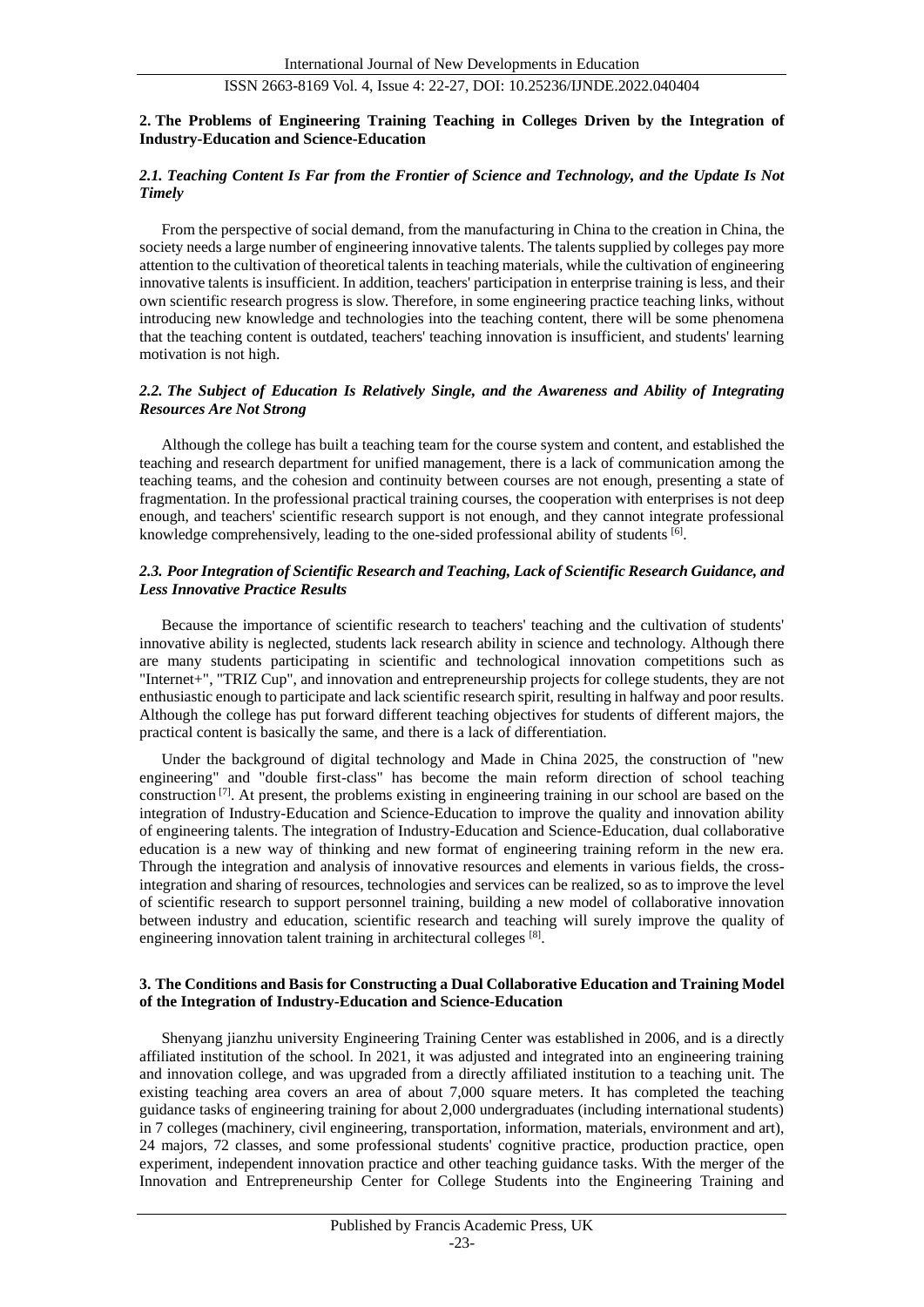Innovation College, the college has grown stronger, with an innovation and entrepreneurship incubation base of about 2,600 square meters, which can provide more than 1,100 sets of equipment for cultivating students' innovation practice teaching, pilot test of innovation achievements and transformation of innovation achievements. Through cooperation with the government and enterprises, the transformation of scientific and technological innovation achievements in the base can promote the transformation of productivity and facilitate the incubation of achievements.

In recent years, the college of Engineering Training and Innovation has undertaken and completed more than 20 national, provincial and ministerial scientific research projects, such as the "Twelfth Five-Year Plan" and "Thirteenth Five-Year Plan" National Key R&D Program, National Natural Science Foundation of China, National Science and Technology Support Program, National " 863" plan, international scientific and technological cooperation plan, etc. And scientific research projects are all carried out around construction industrialization, high-end ceramic bearings and high-end CNC machine tool motorized spindles. As our industrialization base, Shenyang Jianzhu University Factory, a high-tech enterprise of science and technology, is a school-run enterprise with decades of history of researching and manufacturing construction steel bar processing machinery. The main products include: steel bar straightening and cutting machine, steel bar hoop bending machine, high-grade stone processing center, ceramic motorized spindle, ceramic bearing, etc. The college has accumulated abundant high-quality practical teaching resources and discipline resources, and has made a series of achievements in specialty construction, talent training and teaching research. Among them, it has built provincial experimental teaching demonstration center, provincial engineering technology research center and provincial college students off-campus practical education base. The teaching team won the honorary title of "Advanced Collective of Education System in Liaoning Province" and "Special Contributing Collective of All-round Education" in shenyang jianzhu university, and made beneficial exploration and contribution to the cultivation of innovative talents in local universities.

#### **4. Explore the New Dual Cooperative Education Mode of Integration of Industry-Education and Science-Education**

## *4.1. Build a Dual Cooperative Education Mechanism of Industry-Education and Science-Education, and Correctly Understand Their Relationship*

Relying on innovative practice platforms such as the Innovation Incubation Base of Shenyang Jianzhu University and the Pilot Test Base of Modern Building Intelligent Engineering Equipment, build a dual collaborative education mechanism of Industry-Education and Science-Education to achieve continuous training and gradual improvement of engineering innovation capabilities. The synergistic interaction and integration of various subjects in the integration of Industry-Education and Science-Education jointly effectively promote the overall development of higher education and economic society, and put forward various innovative elements and resources such as government, trade, industry, enterprise and high-level scientific research institutions, give full play to the collaborative innovation function of one plus one greater than two. Establish an organic connection between the college education chain, innovation chain, talent chain, trade chain and industry chain to achieve a win-win situation for multi-stakeholders. The process of educating people through the integration of production, education, science and education is shown in Figure 1.



*Figure 1*: *The process of educating people through the integration of Industry-Education and Science-Education.*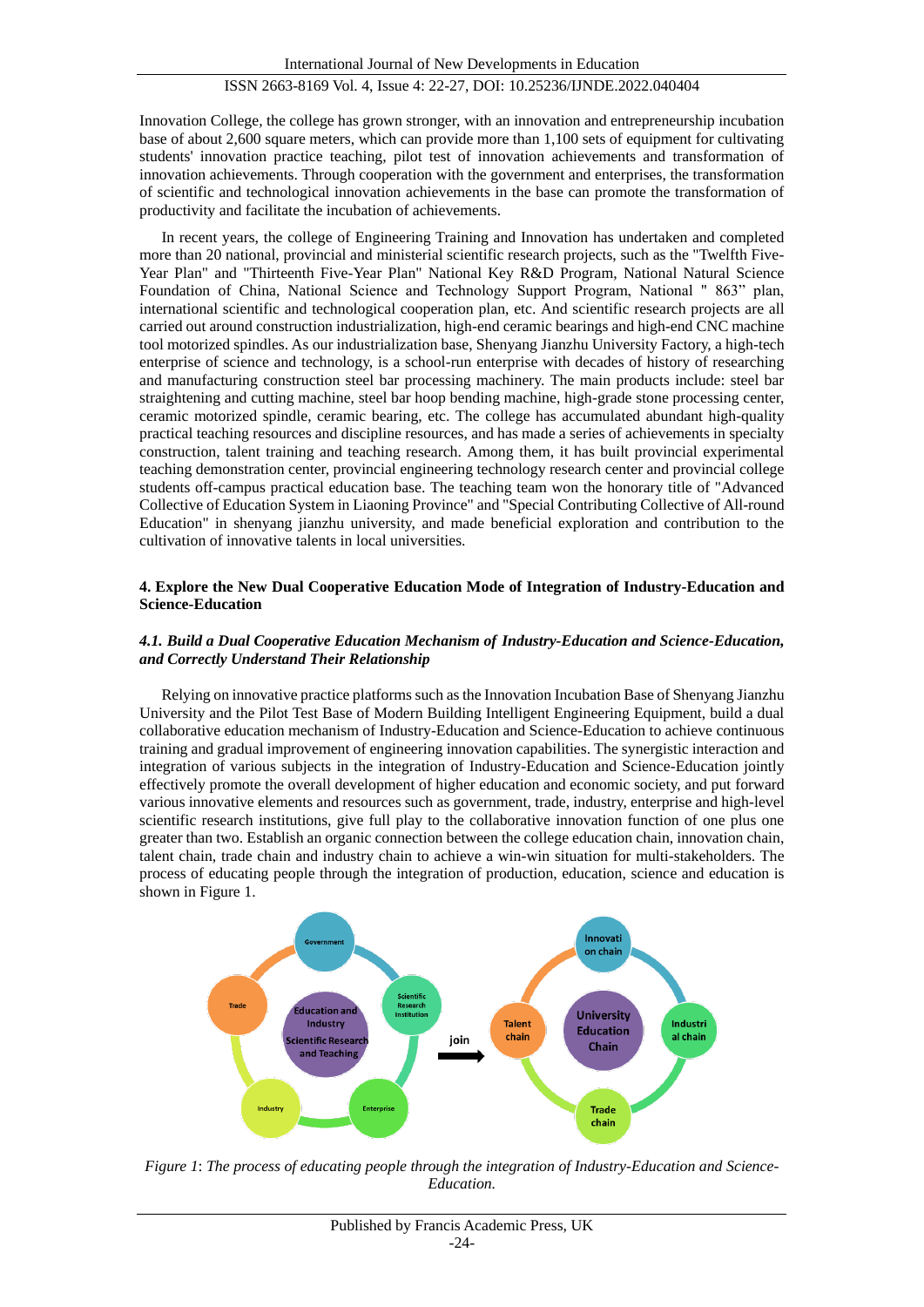#### *4.2. Highlight the Engineering Practice of In-Depth Integration of Industry-Education and Science-Education, Build a Modular Comprehensive Curriculum System*

Embody the new engineering background in engineering training teaching, and pay attention to cultivating students' engineering practice ability. The engineering practice teaching system is established through new ideas, new modes and new means, which fully reflects the characteristics of the integration of Industry-Education and Science-Education from the teaching tasks, teaching processes and teaching results. The connotation of the deep integration of Industry-Education and Science-Education engineering practice is shown in Figure 2. Introduce some key technologies from industry-oriented advantageous scientific research projects into practical teaching, design practical training courses that integrate with scientific research projects, and create an ability-led curriculum system according to the different characteristics of disciplines in architecture colleges and universities. In line with the idea of setting up modular courses corresponding to scientific research projects for different majors, professionalizing teaching content, flexible teaching organization, open teaching process, and modernizing teaching methods, the curriculum teaching content and methods are reformed. Build a modular comprehensive curriculum system with outstanding strengths, distinctive features, interdisciplinary and inter-professional.



*Figure 2*: *Connotation of engineering practice of integration of Industry-Education and Science-Education.*



*Figure 3*: *Results-oriented instructional design process.*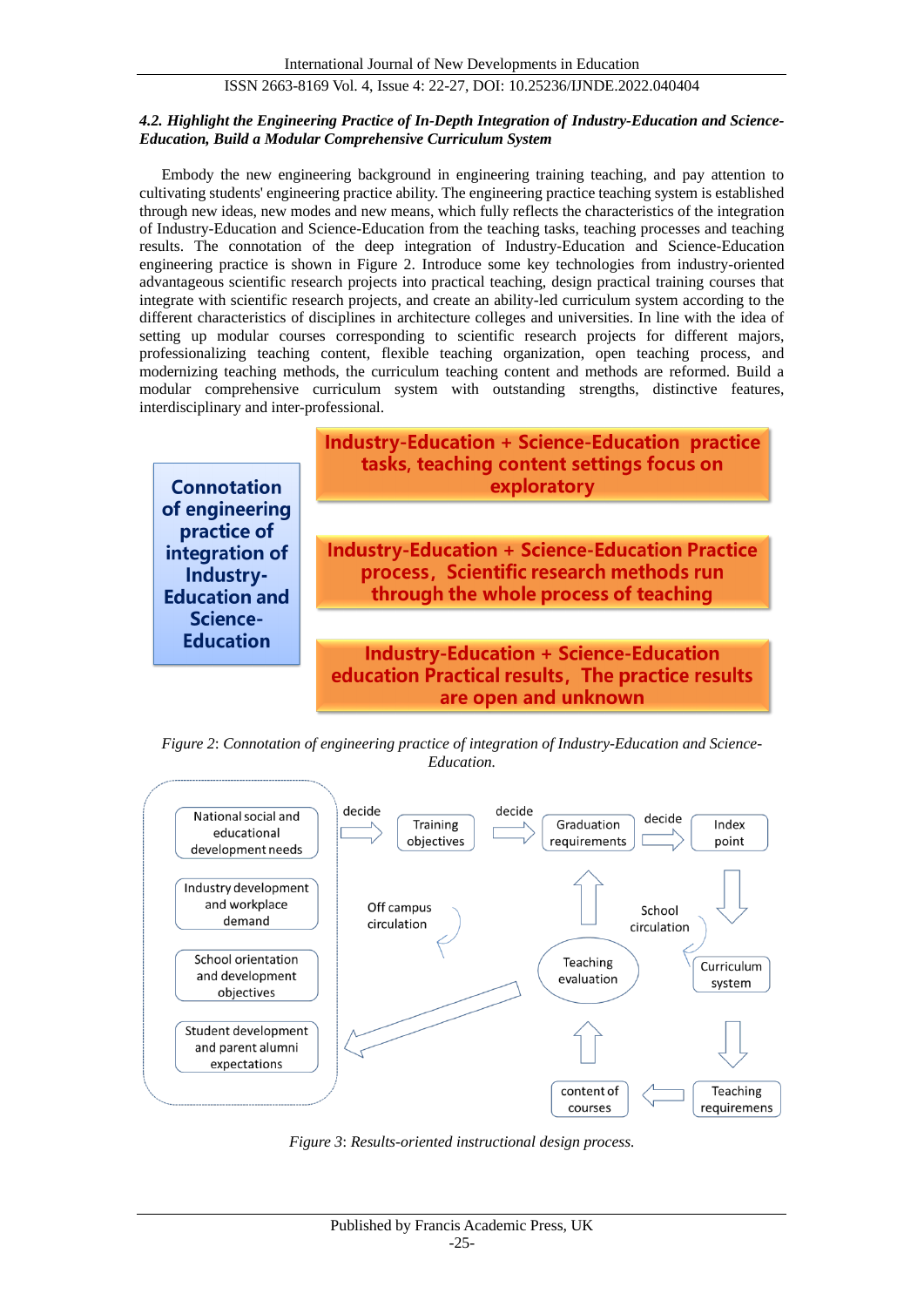#### *4.3. Highlight Student-Centered and Results-Oriented Teaching Philosophy*

Deep integration of Industry-Education and Science-Education, innovative teaching concept of engineering training, and speeding up the training of new engineering talents. Breaking the traditional concept of curriculum-centered teaching design, according to the needs of enterprises for professionals, the OBE educational concept of student-centered, result-oriented and continuous improvement is carried out. Based on the goal-oriented, the teaching scheme with different contents, diversified levels and categories is constructed, which realizes the transformation from "others want me to learn" to "I want to learn". Multi-faceted integration of the development needs of countries, industries, schools and students begins, and the training objectives are determined by the needs, and then the graduation requirements are determined by the training objectives, and then the curriculum system is determined by the graduation requirements, and then the teaching requirements, teaching contents and teaching evaluation are determined, so as to realize the circulation inside and outside the school and form a closed-loop system. The result-oriented instructional design process is shown in Figure 3.

#### **5. Conclusions**

Under the background of "new engineering" and "double first-class", we insist on sharing resources and win-win interests of all participants in the integration community of Industry-Education and Science-Education, fully awaken the motivation of all participants, and broaden the ways of participating in engineering innovation practice education in colleges. Driven by the integration of Industry-Education and Science-Education, the practical education of engineering innovation responds to the demand for engineering innovative talents in the new era, further enhances students' professional level and creative thinking, cultivates students' awareness of self-employment, and helps students to develop career diversification and achieve innovation. Realizing the cultivation of innovative talents' scientific quality and innovative ability and promoting the supply-side structural reform of innovative talents cultivation in higher education engineering are of great practical significance to the current construction of "new engineering" and "double-first-class" universities.

#### **Acknowledgements**

Educational, teaching and scientific research projects of China Association of Construction Education (2021127), Liaoning provincial general higher education undergraduate teaching reform research project ([2021]254), Curriculum reform project of Shenyang Jianzhu University (kcgg202118).

#### **References**

*[1] Chen Xiaodong, Li Tao, Fu Bing, (2020) Practice and thinking of constructing effective mechanism of industry-university-research collaborative innovation under new engineering background. Chemical management, 5, 15-18.*

*[2] Gao Jingxiang, Ding Huai, Duan Chenlong, (2020) Cultivation of top-notch innovative talents in new engineering under the background of "Double First-class". Modern mining, 2, 1-7.*

*[3] Wang Qiang, Jiang Li, Dai Tongyan et al., (2019) Integration construction of disciplines, majors and courses in application-oriented universities under the background of "Double First-class" and "New Engineering". Journal of Hubei Institute of Engineering, 39, 72-75.*

*[4] Li Songhua, Wang Yonghua, Zhang Xiaochen et al., (2021) Based on the research on the mode of industry-education integration and school-enterprise alliance. Science and Education Guide (electronic version), 18, 39-40.*

*[5] Wang Yonghua, Li Songhua, Chen Shizhong, (2018) Research on the Training Mode of Compound Engineering Talents Based on the Combination of School-Enterprise Alliance and Production Education Under the Background of Emerging Engineering Education. Proceedings of the 12CMIT-Modern Industrial Training and Innovative Personnel Training, 10, 206-210.*

*[6] Li Xianyi, Liu Xiaoying. (2017) Current situation and Optimization research of practical education Function of Engineering training Center in University. Light industrial science and technology, 12, 171- 172.*

*[7] Ma Pengju, Qiu Yuting, Cui Jian et al. (2020) Systematic reform of engineering training for "new engineering" and "double First-class" construction. Experimental technology and management, 37, 220- 224.*